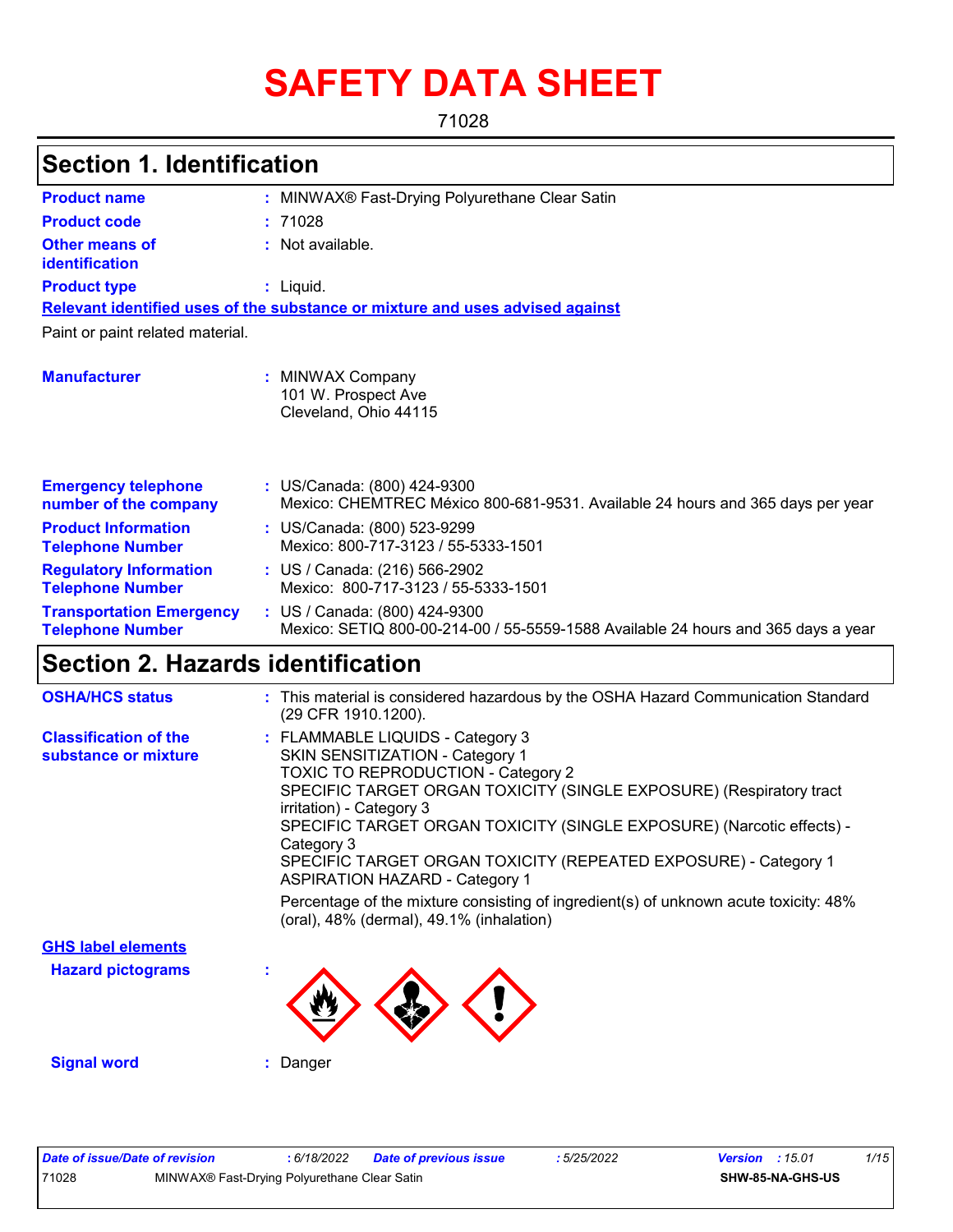# **Section 2. Hazards identification**

| <b>Hazard statements</b>                   | : Flammable liquid and vapor.<br>May be fatal if swallowed and enters airways.<br>May cause an allergic skin reaction.<br>May cause respiratory irritation.<br>May cause drowsiness or dizziness.<br>Suspected of damaging fertility or the unborn child.<br>Causes damage to organs through prolonged or repeated exposure.                                                                                                                                                                                                                                                                                                                                                        |
|--------------------------------------------|-------------------------------------------------------------------------------------------------------------------------------------------------------------------------------------------------------------------------------------------------------------------------------------------------------------------------------------------------------------------------------------------------------------------------------------------------------------------------------------------------------------------------------------------------------------------------------------------------------------------------------------------------------------------------------------|
| <b>Precautionary statements</b>            |                                                                                                                                                                                                                                                                                                                                                                                                                                                                                                                                                                                                                                                                                     |
| <b>General</b>                             | : Read label before use. Keep out of reach of children. If medical advice is needed,<br>have product container or label at hand.                                                                                                                                                                                                                                                                                                                                                                                                                                                                                                                                                    |
| <b>Prevention</b>                          | : Obtain special instructions before use. Do not handle until all safety precautions have<br>been read and understood. Wear protective gloves, protective clothing and eye or face<br>protection. Keep away from heat, hot surfaces, sparks, open flames and other ignition<br>sources. No smoking. Use explosion-proof electrical, ventilating or lighting equipment.<br>Use non-sparking tools. Take action to prevent static discharges. Use only outdoors or<br>in a well-ventilated area. Do not breathe vapor. Do not eat, drink or smoke when using<br>this product. Wash thoroughly after handling. Contaminated work clothing must not be<br>allowed out of the workplace. |
| <b>Response</b>                            | : IF exposed or concerned: Get medical advice or attention. IF INHALED: Remove<br>person to fresh air and keep comfortable for breathing. Call a POISON CENTER or<br>doctor if you feel unwell. IF SWALLOWED: Immediately call a POISON CENTER or<br>doctor. Do NOT induce vomiting. IF ON SKIN (or hair): Take off immediately all<br>contaminated clothing. Rinse skin with water. Wash contaminated clothing before<br>reuse. IF ON SKIN: Wash with plenty of water. If skin irritation or rash occurs: Get<br>medical advice or attention.                                                                                                                                      |
| <b>Storage</b>                             | : Store locked up. Store in a well-ventilated place. Keep container tightly closed. Keep<br>cool.                                                                                                                                                                                                                                                                                                                                                                                                                                                                                                                                                                                   |
| <b>Disposal</b>                            | : Dispose of contents and container in accordance with all local, regional, national and<br>international regulations.                                                                                                                                                                                                                                                                                                                                                                                                                                                                                                                                                              |
| <b>Supplemental label</b><br>elements      | DELAYED EFFECTS FROM LONG TERM OVEREXPOSURE. Contains solvents which<br>can cause permanent brain and nervous system damage. Intentional misuse by<br>deliberately concentrating and inhaling the contents can be harmful or fatal. WARNING:<br>This product contains chemicals known to the State of California to cause cancer and<br>birth defects or other reproductive harm.                                                                                                                                                                                                                                                                                                   |
|                                            | Please refer to the SDS for additional information. Keep out of reach of children. Do not<br>transfer contents to other containers for storage.                                                                                                                                                                                                                                                                                                                                                                                                                                                                                                                                     |
| <b>Hazards not otherwise</b><br>classified | : DANGER: Rags, steel wool, other waste soaked with this product, and sanding residue<br>may spontaneously catch fire if improperly discarded. Immediately place rags, steel<br>wool, other waste soaked with this product, and sanding residue in a sealed, water-filled,<br>metal container. Dispose of in accordance with local fire regulations.                                                                                                                                                                                                                                                                                                                                |

# **Section 3. Composition/information on ingredients**

#### **Other means of identification :** Not available. **Substance/mixture :** Mixture

#### **CAS number/other identifiers**

| Ingredient name                      | $\%$ by weight | <b>CAS number</b> |
|--------------------------------------|----------------|-------------------|
| Med. Aliphatic Hydrocarbon Solvent   | I≥25 - ≤50     | 64742-88-7        |
| Light Aliphatic Hydrocarbon          | $\leq 5$       | 64742-47-8        |
| <b>Amorphous Precipitated Silica</b> | 1≤3            | 112926-00-8       |
| Zirconium 2-Ethylhexanoate           | ≤3             | 22464-99-9        |
| Methyl Ethyl Ketoxime                | ≤0.3           | 96-29-7           |

Any concentration shown as a range is to protect confidentiality or is due to batch variation.

| Date of issue/Date of revision |                                              | 6/18/2022 | <b>Date of previous issue</b> | : 5/25/2022 | <b>Version</b> : $15.01$ |                         | 2/15 |
|--------------------------------|----------------------------------------------|-----------|-------------------------------|-------------|--------------------------|-------------------------|------|
| 71028                          | MINWAX® Fast-Drying Polyurethane Clear Satin |           |                               |             |                          | <b>SHW-85-NA-GHS-US</b> |      |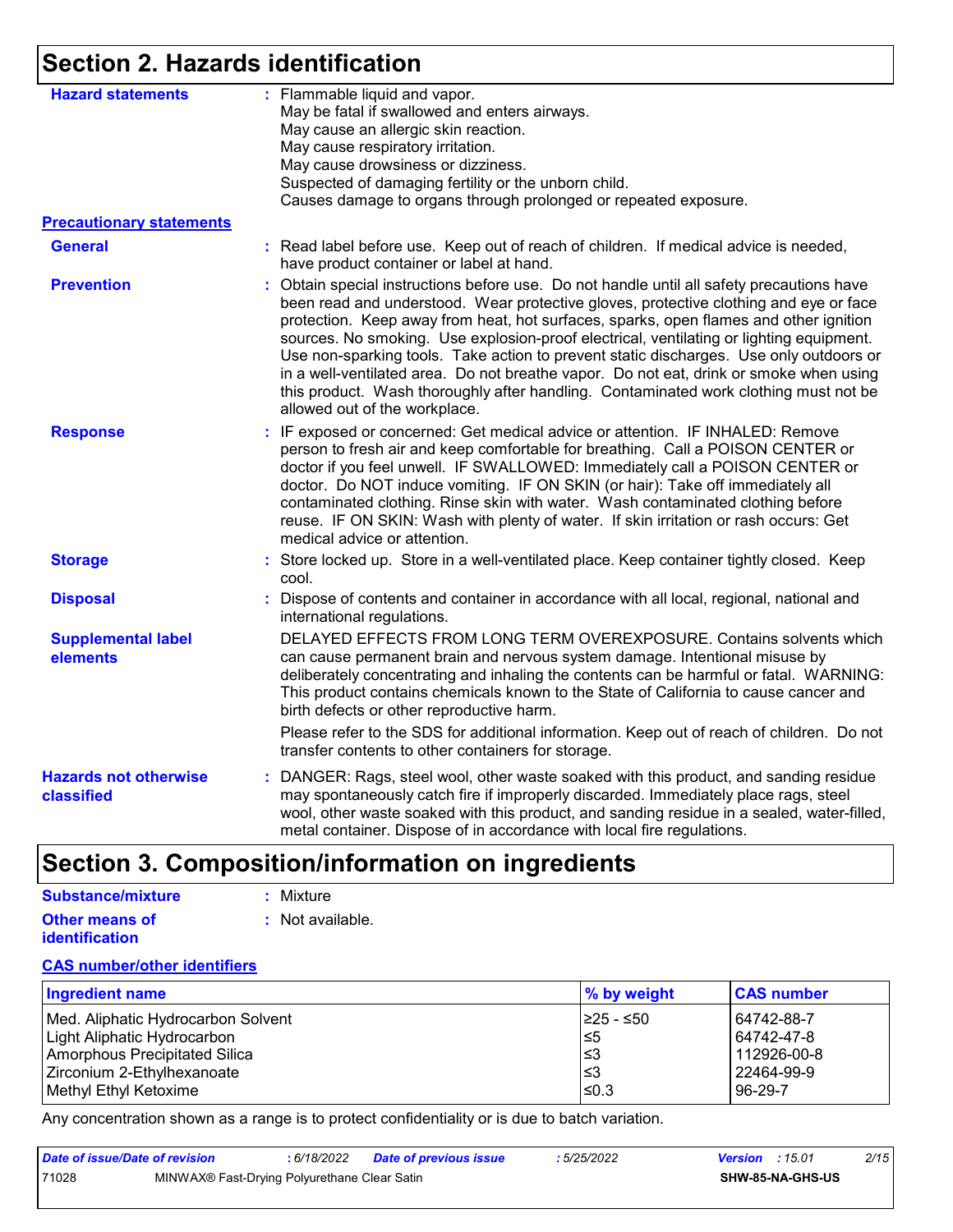# **Section 3. Composition/information on ingredients**

**There are no additional ingredients present which, within the current knowledge of the supplier and in the concentrations applicable, are classified and hence require reporting in this section.**

**Occupational exposure limits, if available, are listed in Section 8.**

### **Section 4. First aid measures**

#### **Description of necessary first aid measures**

| <b>Eye contact</b>  | : Immediately flush eyes with plenty of water, occasionally lifting the upper and lower<br>eyelids. Check for and remove any contact lenses. Continue to rinse for at least 10<br>minutes. Get medical attention following exposure or if feeling unwell.                                                                                                                                                                                                                                                                                                                                                                                                                                                                                               |
|---------------------|---------------------------------------------------------------------------------------------------------------------------------------------------------------------------------------------------------------------------------------------------------------------------------------------------------------------------------------------------------------------------------------------------------------------------------------------------------------------------------------------------------------------------------------------------------------------------------------------------------------------------------------------------------------------------------------------------------------------------------------------------------|
| <b>Inhalation</b>   | : Remove victim to fresh air and keep at rest in a position comfortable for breathing. If it<br>is suspected that fumes are still present, the rescuer should wear an appropriate mask<br>or self-contained breathing apparatus. If not breathing, if breathing is irregular or if<br>respiratory arrest occurs, provide artificial respiration or oxygen by trained personnel. It<br>may be dangerous to the person providing aid to give mouth-to-mouth resuscitation.<br>Get medical attention. If necessary, call a poison center or physician. If unconscious,<br>place in recovery position and get medical attention immediately. Maintain an open<br>airway. Loosen tight clothing such as a collar, tie, belt or waistband.                    |
| <b>Skin contact</b> | : Wash with plenty of soap and water. Remove contaminated clothing and shoes. Wash<br>contaminated clothing thoroughly with water before removing it, or wear gloves.<br>Continue to rinse for at least 10 minutes. Get medical attention. In the event of any<br>complaints or symptoms, avoid further exposure. Wash clothing before reuse. Clean<br>shoes thoroughly before reuse.                                                                                                                                                                                                                                                                                                                                                                   |
| <b>Ingestion</b>    | : Get medical attention immediately. Call a poison center or physician. Wash out mouth<br>with water. Remove dentures if any. If material has been swallowed and the exposed<br>person is conscious, give small quantities of water to drink. Stop if the exposed person<br>feels sick as vomiting may be dangerous. Aspiration hazard if swallowed. Can enter<br>lungs and cause damage. Do not induce vomiting. If vomiting occurs, the head should<br>be kept low so that vomit does not enter the lungs. Never give anything by mouth to an<br>unconscious person. If unconscious, place in recovery position and get medical<br>attention immediately. Maintain an open airway. Loosen tight clothing such as a collar,<br>tie, belt or waistband. |

|                                       | <b>Most important symptoms/effects, acute and delayed</b>                                                                                                                                                                                                               |
|---------------------------------------|-------------------------------------------------------------------------------------------------------------------------------------------------------------------------------------------------------------------------------------------------------------------------|
| <b>Potential acute health effects</b> |                                                                                                                                                                                                                                                                         |
| <b>Eye contact</b>                    | : No known significant effects or critical hazards.                                                                                                                                                                                                                     |
| <b>Inhalation</b>                     | : Can cause central nervous system (CNS) depression. May cause drowsiness or<br>dizziness. May cause respiratory irritation.                                                                                                                                            |
| <b>Skin contact</b>                   | : May cause an allergic skin reaction.                                                                                                                                                                                                                                  |
| <b>Ingestion</b>                      | : Can cause central nervous system (CNS) depression. May be fatal if swallowed and<br>enters airways.                                                                                                                                                                   |
| <b>Over-exposure signs/symptoms</b>   |                                                                                                                                                                                                                                                                         |
| <b>Eye contact</b>                    | : No specific data.                                                                                                                                                                                                                                                     |
| <b>Inhalation</b>                     | : Adverse symptoms may include the following:<br>respiratory tract irritation<br>coughing<br>nausea or vomiting<br>headache<br>drowsiness/fatigue<br>dizziness/vertigo<br>unconsciousness<br>reduced fetal weight<br>increase in fetal deaths<br>skeletal malformations |
| <b>Date of issue/Date of revision</b> | 3/15<br>: 6/18/2022<br>: 5/25/2022<br>:15.01<br><b>Date of previous issue</b><br><b>Version</b>                                                                                                                                                                         |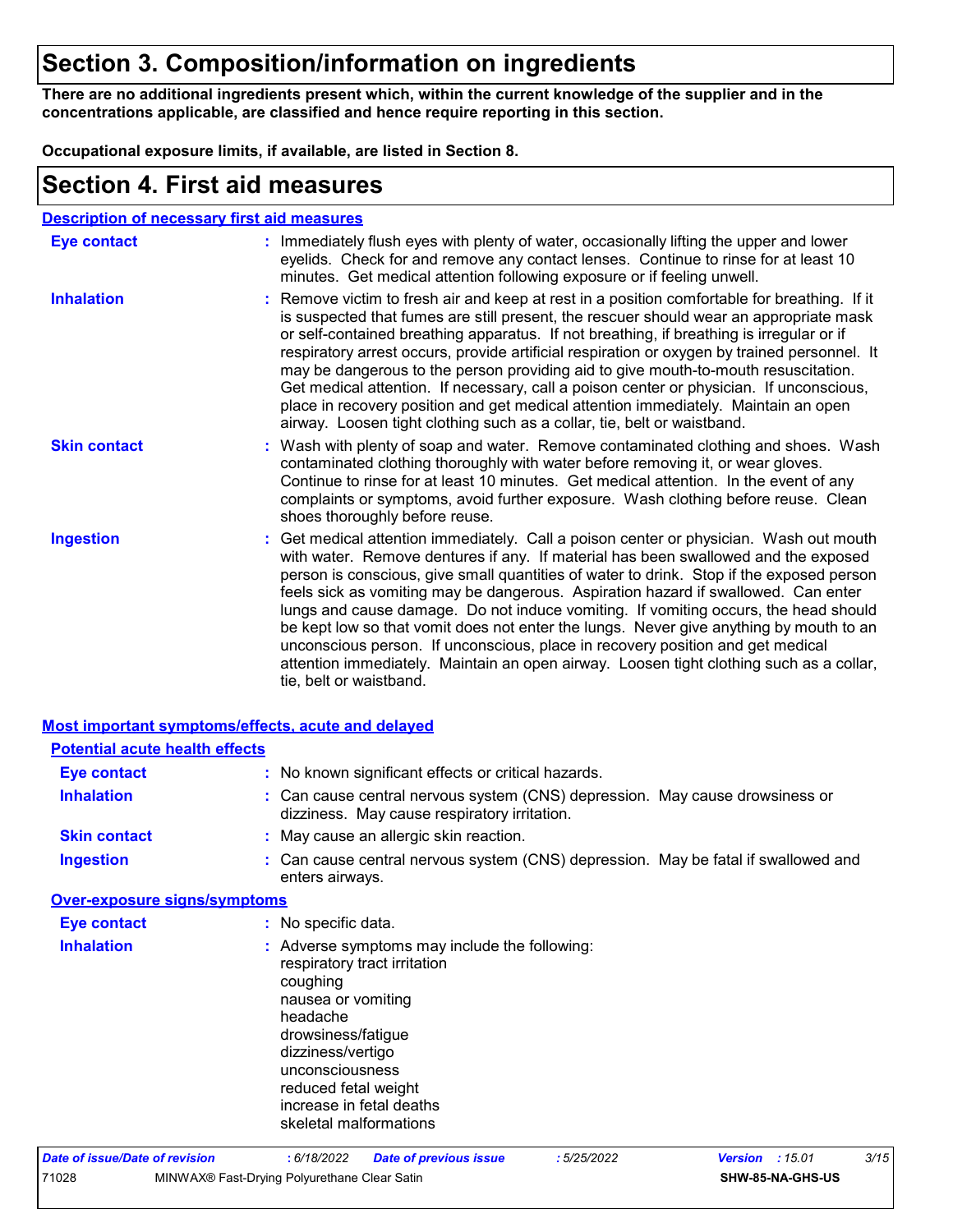# **Section 4. First aid measures**

| <b>Skin contact</b>               | : Adverse symptoms may include the following:<br>irritation<br>redness<br>reduced fetal weight<br>increase in fetal deaths<br>skeletal malformations                                                                                                                                                                                                                                                            |
|-----------------------------------|-----------------------------------------------------------------------------------------------------------------------------------------------------------------------------------------------------------------------------------------------------------------------------------------------------------------------------------------------------------------------------------------------------------------|
| <b>Ingestion</b>                  | : Adverse symptoms may include the following:<br>nausea or vomiting<br>reduced fetal weight<br>increase in fetal deaths<br>skeletal malformations                                                                                                                                                                                                                                                               |
|                                   | <u>Indication of immediate medical attention and special treatment needed, if necessary</u>                                                                                                                                                                                                                                                                                                                     |
| Notes to physician                | : Treat symptomatically. Contact poison treatment specialist immediately if large<br>quantities have been ingested or inhaled.                                                                                                                                                                                                                                                                                  |
| <b>Specific treatments</b>        | : No specific treatment.                                                                                                                                                                                                                                                                                                                                                                                        |
| <b>Protection of first-aiders</b> | : No action shall be taken involving any personal risk or without suitable training. If it is<br>suspected that fumes are still present, the rescuer should wear an appropriate mask or<br>self-contained breathing apparatus. It may be dangerous to the person providing aid to<br>give mouth-to-mouth resuscitation. Wash contaminated clothing thoroughly with water<br>before removing it, or wear gloves. |

**See toxicological information (Section 11)**

### **Section 5. Fire-fighting measures**

| <b>Extinguishing media</b>                               |                                                                                                                                                                                                                                                                                                                                                                                                                          |
|----------------------------------------------------------|--------------------------------------------------------------------------------------------------------------------------------------------------------------------------------------------------------------------------------------------------------------------------------------------------------------------------------------------------------------------------------------------------------------------------|
| <b>Suitable extinguishing</b><br>media                   | : Use dry chemical, $CO2$ , water spray (fog) or foam.                                                                                                                                                                                                                                                                                                                                                                   |
| <b>Unsuitable extinguishing</b><br>media                 | : Do not use water jet.                                                                                                                                                                                                                                                                                                                                                                                                  |
| <b>Specific hazards arising</b><br>from the chemical     | : Flammable liquid and vapor. Runoff to sewer may create fire or explosion hazard. In a<br>fire or if heated, a pressure increase will occur and the container may burst, with the risk<br>of a subsequent explosion. The vapor/gas is heavier than air and will spread along the<br>ground. Vapors may accumulate in low or confined areas or travel a considerable<br>distance to a source of ignition and flash back. |
| <b>Hazardous thermal</b><br>decomposition products       | Decomposition products may include the following materials:<br>carbon dioxide<br>carbon monoxide<br>metal oxide/oxides                                                                                                                                                                                                                                                                                                   |
| <b>Special protective actions</b><br>for fire-fighters   | : Promptly isolate the scene by removing all persons from the vicinity of the incident if<br>there is a fire. No action shall be taken involving any personal risk or without suitable<br>training. Move containers from fire area if this can be done without risk. Use water<br>spray to keep fire-exposed containers cool.                                                                                            |
| <b>Special protective</b><br>equipment for fire-fighters | Fire-fighters should wear appropriate protective equipment and self-contained breathing<br>apparatus (SCBA) with a full face-piece operated in positive pressure mode.                                                                                                                                                                                                                                                   |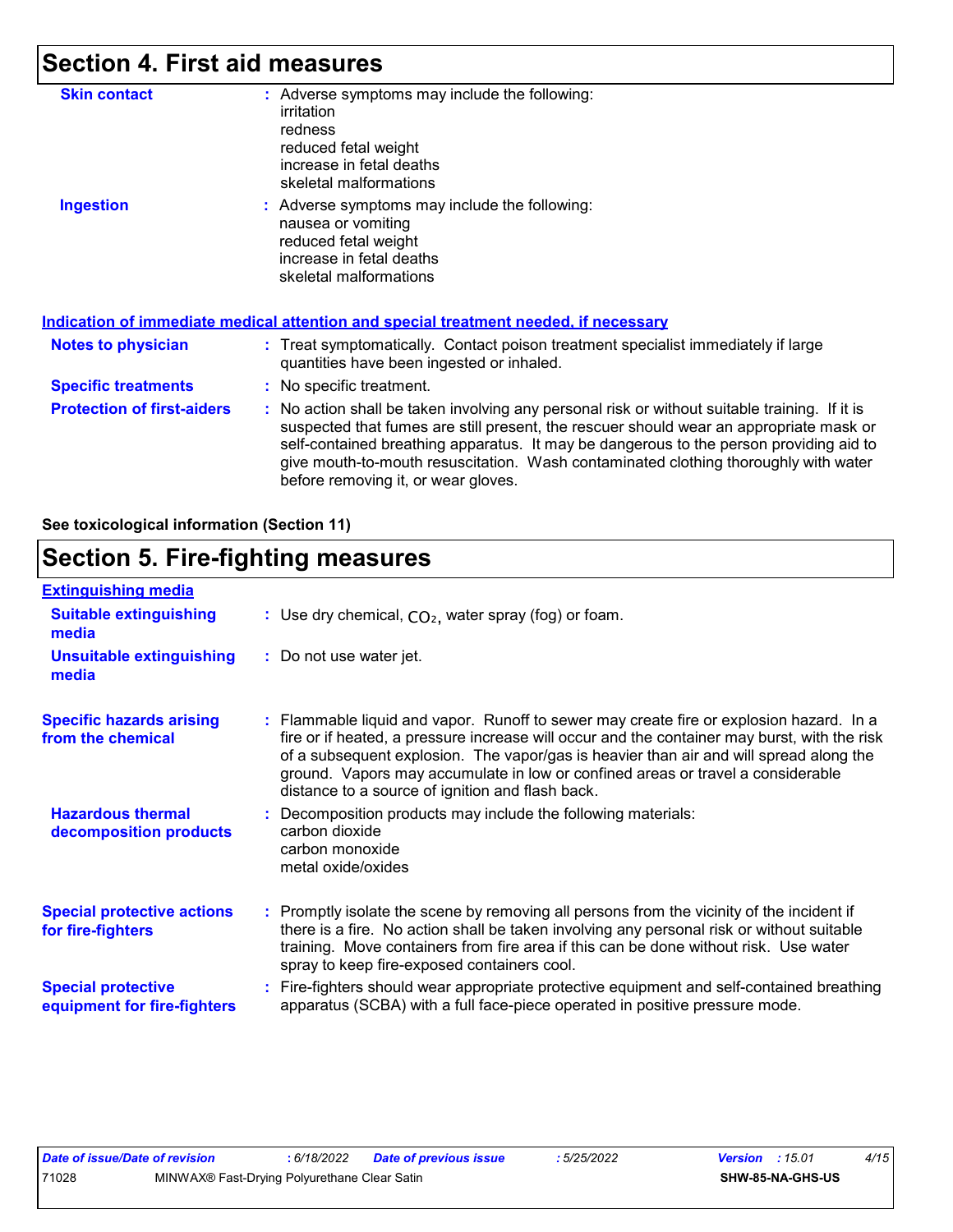# **Section 6. Accidental release measures**

|                                                              | Personal precautions, protective equipment and emergency procedures                                                                                                                                                                                                                                                                                                                                                                                                                             |
|--------------------------------------------------------------|-------------------------------------------------------------------------------------------------------------------------------------------------------------------------------------------------------------------------------------------------------------------------------------------------------------------------------------------------------------------------------------------------------------------------------------------------------------------------------------------------|
| For non-emergency<br>personnel                               | : No action shall be taken involving any personal risk or without suitable training.<br>Evacuate surrounding areas. Keep unnecessary and unprotected personnel from<br>entering. Do not touch or walk through spilled material. Shut off all ignition sources.<br>No flares, smoking or flames in hazard area. Avoid breathing vapor or mist. Provide<br>adequate ventilation. Wear appropriate respirator when ventilation is inadequate. Put<br>on appropriate personal protective equipment. |
| For emergency responders                                     | : If specialized clothing is required to deal with the spillage, take note of any information in<br>Section 8 on suitable and unsuitable materials. See also the information in "For non-<br>emergency personnel".                                                                                                                                                                                                                                                                              |
| <b>Environmental precautions</b>                             | : Avoid dispersal of spilled material and runoff and contact with soil, waterways, drains<br>and sewers. Inform the relevant authorities if the product has caused environmental<br>pollution (sewers, waterways, soil or air).                                                                                                                                                                                                                                                                 |
| <b>Methods and materials for containment and cleaning up</b> |                                                                                                                                                                                                                                                                                                                                                                                                                                                                                                 |
| <b>Small spill</b>                                           | : Stop leak if without risk. Move containers from spill area. Use spark-proof tools and<br>explosion-proof equipment. Dilute with water and mop up if water-soluble. Alternatively,<br>or if water-insoluble, absorb with an inert dry material and place in an appropriate waste                                                                                                                                                                                                               |
|                                                              | disposal container. Dispose of via a licensed waste disposal contractor.                                                                                                                                                                                                                                                                                                                                                                                                                        |

# **Section 7. Handling and storage**

#### **Precautions for safe handling**

| <b>Protective measures</b>                       | : Put on appropriate personal protective equipment (see Section 8). Persons with a<br>history of skin sensitization problems should not be employed in any process in which<br>this product is used. Avoid exposure - obtain special instructions before use. Avoid<br>exposure during pregnancy. Do not handle until all safety precautions have been read<br>and understood. Do not get in eyes or on skin or clothing. Do not breathe vapor or mist.<br>Do not swallow. Use only with adequate ventilation. Wear appropriate respirator when<br>ventilation is inadequate. Do not enter storage areas and confined spaces unless<br>adequately ventilated. Keep in the original container or an approved alternative made<br>from a compatible material, kept tightly closed when not in use. Store and use away<br>from heat, sparks, open flame or any other ignition source. Use explosion-proof<br>electrical (ventilating, lighting and material handling) equipment. Use only non-sparking<br>tools. Take precautionary measures against electrostatic discharges. Empty containers<br>retain product residue and can be hazardous. Do not reuse container. |
|--------------------------------------------------|----------------------------------------------------------------------------------------------------------------------------------------------------------------------------------------------------------------------------------------------------------------------------------------------------------------------------------------------------------------------------------------------------------------------------------------------------------------------------------------------------------------------------------------------------------------------------------------------------------------------------------------------------------------------------------------------------------------------------------------------------------------------------------------------------------------------------------------------------------------------------------------------------------------------------------------------------------------------------------------------------------------------------------------------------------------------------------------------------------------------------------------------------------------------|
| <b>Advice on general</b><br>occupational hygiene | : Eating, drinking and smoking should be prohibited in areas where this material is<br>handled, stored and processed. Workers should wash hands and face before eating,<br>drinking and smoking. Remove contaminated clothing and protective equipment before<br>entering eating areas. See also Section 8 for additional information on hygiene                                                                                                                                                                                                                                                                                                                                                                                                                                                                                                                                                                                                                                                                                                                                                                                                                     |

measures.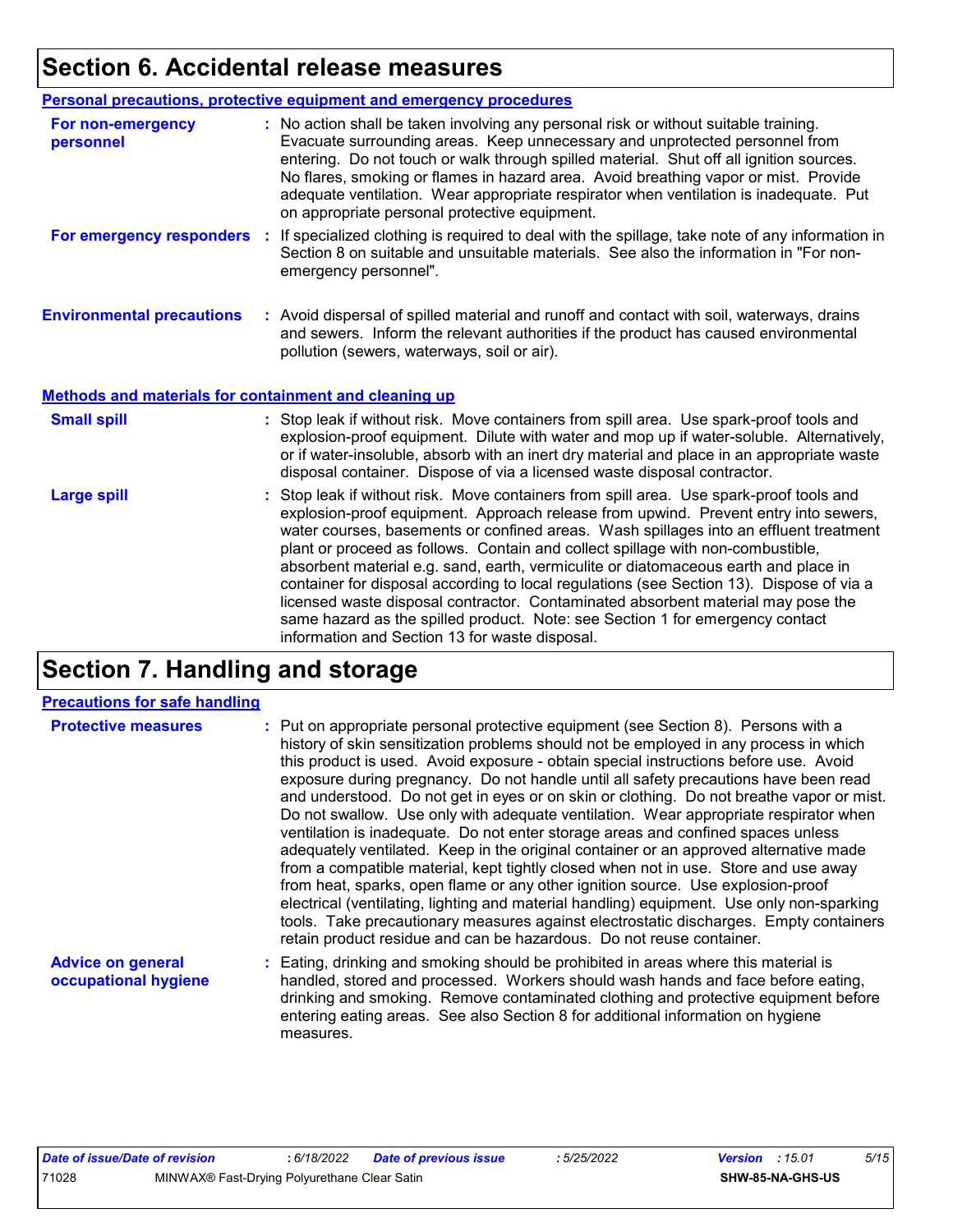# **Section 7. Handling and storage**

| <b>Conditions for safe storage,</b> | : Store in accordance with local regulations. Store in a segregated and approved area.        |
|-------------------------------------|-----------------------------------------------------------------------------------------------|
| including any                       | Store in original container protected from direct sunlight in a dry, cool and well-ventilated |
| <i>incompatibilities</i>            | area, away from incompatible materials (see Section 10) and food and drink. Store             |
|                                     | locked up. Eliminate all ignition sources. Separate from oxidizing materials. Keep            |
|                                     | container tightly closed and sealed until ready for use. Containers that have been            |
|                                     | opened must be carefully resealed and kept upright to prevent leakage. Do not store in        |
|                                     | unlabeled containers. Use appropriate containment to avoid environmental                      |
|                                     | contamination. See Section 10 for incompatible materials before handling or use.              |

# **Section 8. Exposure controls/personal protection**

#### **Control parameters**

**Occupational exposure limits (OSHA United States)**

| <b>Ingredient name</b>             | CAS#        | <b>Exposure limits</b>                                                                                                                                                                                                                                                                                                                                             |
|------------------------------------|-------------|--------------------------------------------------------------------------------------------------------------------------------------------------------------------------------------------------------------------------------------------------------------------------------------------------------------------------------------------------------------------|
| Med. Aliphatic Hydrocarbon Solvent | 64742-88-7  | OSHA PEL (United States, 5/2018).<br>TWA: 100 ppm 8 hours.<br>TWA: $400$ mg/m <sup>3</sup> 8 hours.                                                                                                                                                                                                                                                                |
| Light Aliphatic Hydrocarbon        | 64742-47-8  | ACGIH TLV (United States, 1/2021).<br>Absorbed through skin.<br>TWA: 200 mg/m <sup>3</sup> , (as total hydrocarbon<br>vapor) 8 hours.                                                                                                                                                                                                                              |
| Amorphous Precipitated Silica      | 112926-00-8 | NIOSH REL (United States, 10/2020).<br>TWA: 6 mg/m <sup>3</sup> 10 hours.                                                                                                                                                                                                                                                                                          |
| Zirconium 2-Ethylhexanoate         | 22464-99-9  | ACGIH TLV (United States, 1/2021).<br>TWA: $5 \text{ mg/m}^3$ , (as Zr) 8 hours.<br>STEL: 10 mg/m <sup>3</sup> , (as Zr) 15 minutes.<br>NIOSH REL (United States, 10/2020).<br>TWA: $5 \text{ mg/m}^3$ , (as Zr) 10 hours.<br>STEL: 10 mg/m <sup>3</sup> , (as Zr) 15 minutes.<br>OSHA PEL (United States, 5/2018).<br>TWA: 5 mg/m <sup>3</sup> , (as Zr) 8 hours. |
| Methyl Ethyl Ketoxime              | 96-29-7     | OARS WEEL (United States, 1/2021). Skin<br>sensitizer.<br>TWA: 10 ppm 8 hours.                                                                                                                                                                                                                                                                                     |

#### **Occupational exposure limits (Canada)**

| <b>Ingredient name</b>                                                                                 | CAS#                          | <b>Exposure limits</b>                                                                                                                                                                                                                                                                                                                                                                                                                                          |  |  |
|--------------------------------------------------------------------------------------------------------|-------------------------------|-----------------------------------------------------------------------------------------------------------------------------------------------------------------------------------------------------------------------------------------------------------------------------------------------------------------------------------------------------------------------------------------------------------------------------------------------------------------|--|--|
| Medium aliphatic solvent naphtha (petroleum) C9-C12                                                    | 64742-88-7                    | CA Ontario Provincial (Canada, 6/2019).<br>TWA: $525$ mg/m <sup>3</sup> 8 hours.                                                                                                                                                                                                                                                                                                                                                                                |  |  |
| Petroleum refining, hydrotreated light distillate                                                      | 64742-47-8                    | <b>CA British Columbia Provincial (Canada,</b><br>6/2021). Absorbed through skin.<br>TWA: 200 mg/m <sup>3</sup> , (as total hydrocarbon<br>vapour) 8 hours.<br>CA Alberta Provincial (Canada, 6/2018).<br>Absorbed through skin.<br>8 hrs OEL: 200 mg/m <sup>3</sup> , (as total hydrocarbon<br>vapour) 8 hours.<br>CA Ontario Provincial (Canada, 6/2019).<br>Absorbed through skin.<br>TWA: 200 mg/m <sup>3</sup> , (as total hydrocarbon<br>vapour) 8 hours. |  |  |
| Zirconium 2-Ethylhexanoate                                                                             | 22464-99-9                    | CA Alberta Provincial (Canada, 6/2018).<br>8 hrs OEL: 5 mg/m <sup>3</sup> , (as Zr) 8 hours.<br>15 min OEL: 10 mg/m <sup>3</sup> , (as Zr) 15 minutes.<br><b>CA British Columbia Provincial (Canada,</b><br>$6/2021$ ).                                                                                                                                                                                                                                         |  |  |
| Date of issue/Date of revision<br>: 6/18/2022<br>71028<br>MINWAX® Fast-Drying Polyurethane Clear Satin | <b>Date of previous issue</b> | 6/15<br>:5/25/2022<br><b>Version</b> : 15.01<br>SHW-85-NA-GHS-US                                                                                                                                                                                                                                                                                                                                                                                                |  |  |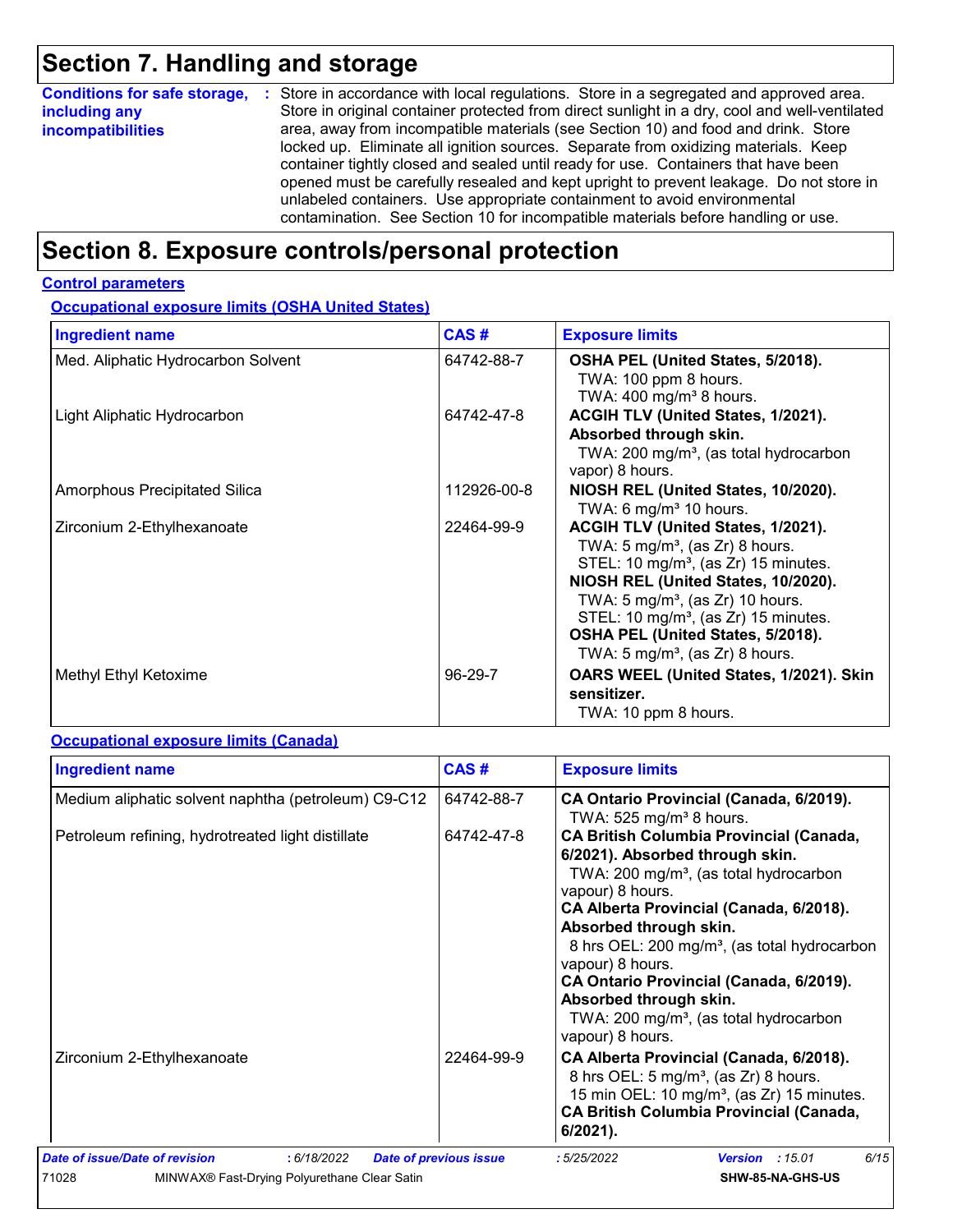# **Section 8. Exposure controls/personal protection**

|                       |         | TWA: $5 \text{ mg/m}^3$ , (as Zr) 8 hours.<br>STEL: 10 mg/m <sup>3</sup> , (as Zr) 15 minutes.<br>CA Quebec Provincial (Canada, 6/2021).<br>TWAEV: $5 \text{ mg/m}^3$ , (as Zr) 8 hours.<br>STEV: 10 mg/m <sup>3</sup> , (as Zr) 15 minutes.<br>CA Ontario Provincial (Canada, 6/2019).<br>STEL: 10 mg/m <sup>3</sup> , (as Zr) 15 minutes.<br>TWA: $5 \text{ mg/m}^3$ , (as Zr) 8 hours. |
|-----------------------|---------|-------------------------------------------------------------------------------------------------------------------------------------------------------------------------------------------------------------------------------------------------------------------------------------------------------------------------------------------------------------------------------------------|
| Methyl Ethyl Ketoxime | 96-29-7 | OARS WEEL (United States, 1/2021). Skin<br>sensitizer.<br>TWA: 10 ppm 8 hours.                                                                                                                                                                                                                                                                                                            |

**Occupational exposure limits (Mexico)**

|                             | CAS#       | <b>Exposure limits</b>                                                                                                                |
|-----------------------------|------------|---------------------------------------------------------------------------------------------------------------------------------------|
| Light Aliphatic Hydrocarbon | 64742-47-8 | ACGIH TLV (United States, 1/2021).<br>Absorbed through skin.<br>TWA: 200 mg/m <sup>3</sup> , (as total hydrocarbon<br>vapor) 8 hours. |
| Zirconium 2-Ethylhexanoate  | 22464-99-9 | NOM-010-STPS-2014 (Mexico, 4/2016).<br>TWA: $5 \text{ mg/m}^3$ , (as Zr) 8 hours.<br>STEL: 10 mg/m <sup>3</sup> , (as Zr) 15 minutes. |

| <b>Appropriate engineering</b><br>controls | : Use only with adequate ventilation. Use process enclosures, local exhaust ventilation or<br>other engineering controls to keep worker exposure to airborne contaminants below any<br>recommended or statutory limits. The engineering controls also need to keep gas,<br>vapor or dust concentrations below any lower explosive limits. Use explosion-proof<br>ventilation equipment.                                                                                                                                                                                                                              |
|--------------------------------------------|----------------------------------------------------------------------------------------------------------------------------------------------------------------------------------------------------------------------------------------------------------------------------------------------------------------------------------------------------------------------------------------------------------------------------------------------------------------------------------------------------------------------------------------------------------------------------------------------------------------------|
| <b>Environmental exposure</b><br>controls  | Emissions from ventilation or work process equipment should be checked to ensure<br>they comply with the requirements of environmental protection legislation. In some<br>cases, fume scrubbers, filters or engineering modifications to the process equipment<br>will be necessary to reduce emissions to acceptable levels.                                                                                                                                                                                                                                                                                        |
| <b>Individual protection measures</b>      |                                                                                                                                                                                                                                                                                                                                                                                                                                                                                                                                                                                                                      |
| <b>Hygiene measures</b>                    | Wash hands, forearms and face thoroughly after handling chemical products, before<br>eating, smoking and using the lavatory and at the end of the working period.<br>Appropriate techniques should be used to remove potentially contaminated clothing.<br>Contaminated work clothing should not be allowed out of the workplace. Wash<br>contaminated clothing before reusing. Ensure that eyewash stations and safety<br>showers are close to the workstation location.                                                                                                                                            |
| <b>Eye/face protection</b>                 | Safety eyewear complying with an approved standard should be used when a risk<br>assessment indicates this is necessary to avoid exposure to liquid splashes, mists,<br>gases or dusts. If contact is possible, the following protection should be worn, unless<br>the assessment indicates a higher degree of protection: safety glasses with side-<br>shields.                                                                                                                                                                                                                                                     |
| <b>Skin protection</b>                     |                                                                                                                                                                                                                                                                                                                                                                                                                                                                                                                                                                                                                      |
| <b>Hand protection</b>                     | Chemical-resistant, impervious gloves complying with an approved standard should be<br>worn at all times when handling chemical products if a risk assessment indicates this is<br>necessary. Considering the parameters specified by the glove manufacturer, check<br>during use that the gloves are still retaining their protective properties. It should be<br>noted that the time to breakthrough for any glove material may be different for different<br>glove manufacturers. In the case of mixtures, consisting of several substances, the<br>protection time of the gloves cannot be accurately estimated. |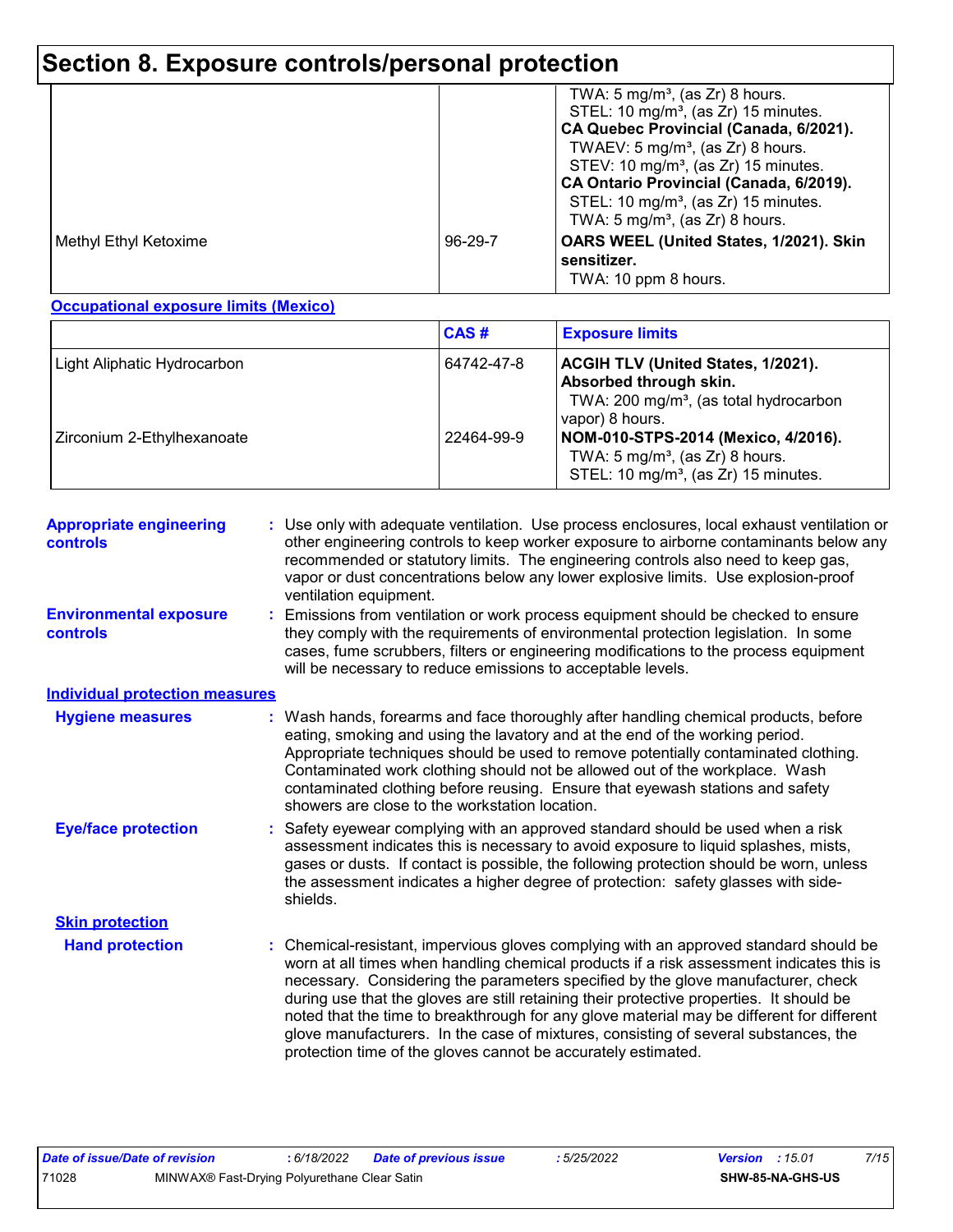# **Section 8. Exposure controls/personal protection**

| <b>Body protection</b>        | : Personal protective equipment for the body should be selected based on the task being<br>performed and the risks involved and should be approved by a specialist before<br>handling this product. When there is a risk of ignition from static electricity, wear anti-<br>static protective clothing. For the greatest protection from static discharges, clothing<br>should include anti-static overalls, boots and gloves. |
|-------------------------------|--------------------------------------------------------------------------------------------------------------------------------------------------------------------------------------------------------------------------------------------------------------------------------------------------------------------------------------------------------------------------------------------------------------------------------|
| <b>Other skin protection</b>  | : Appropriate footwear and any additional skin protection measures should be selected<br>based on the task being performed and the risks involved and should be approved by a<br>specialist before handling this product.                                                                                                                                                                                                      |
| <b>Respiratory protection</b> | : Based on the hazard and potential for exposure, select a respirator that meets the<br>appropriate standard or certification. Respirators must be used according to a<br>respiratory protection program to ensure proper fitting, training, and other important<br>aspects of use.                                                                                                                                            |

# **Section 9. Physical and chemical properties**

The conditions of measurement of all properties are at standard temperature and pressure unless otherwise indicated.

| <b>Appearance</b>                                                 |                                                                |
|-------------------------------------------------------------------|----------------------------------------------------------------|
| <b>Physical state</b>                                             | $:$ Liquid.                                                    |
| <b>Color</b>                                                      | Not available.                                                 |
| Odor                                                              | : Not available.                                               |
| <b>Odor threshold</b>                                             | Not available.                                                 |
| рH                                                                | Not applicable.                                                |
| <b>Melting point/freezing point</b>                               | : Not available.                                               |
| <b>Boiling point, initial boiling</b><br>point, and boiling range | : $148^{\circ}$ C (298.4 $^{\circ}$ F)                         |
| <b>Flash point</b>                                                | : Closed cup: 44°C (111.2°F) [Pensky-Martens Closed Cup]       |
| <b>Evaporation rate</b>                                           | $0.13$ (butyl acetate = 1)                                     |
| <b>Flammability</b>                                               | Not available.                                                 |
| Lower and upper explosion<br>limit/flammability limit             | $:$ Lower: $1\%$<br>Upper: 6%                                  |
| <b>Vapor pressure</b>                                             | $: 0.17$ kPa (1.27 mm Hg)                                      |
| <b>Relative vapor density</b>                                     | : $5$ [Air = 1]                                                |
| <b>Relative density</b>                                           | : 0.91                                                         |
| <b>Solubility</b>                                                 | Not available.                                                 |
| <b>Partition coefficient: n-</b><br>octanol/water                 | : Not applicable.                                              |
| <b>Auto-ignition temperature</b>                                  | : Not available.                                               |
| <b>Decomposition temperature</b>                                  | : Not available.                                               |
| <b>Viscosity</b>                                                  | Kinematic (40°C (104°F)): <20.5 mm <sup>2</sup> /s (<20.5 cSt) |
| <b>Molecular weight</b>                                           | Not applicable.                                                |
| <b>Aerosol product</b>                                            |                                                                |
| <b>Heat of combustion</b>                                         | : $20.602$ kJ/g                                                |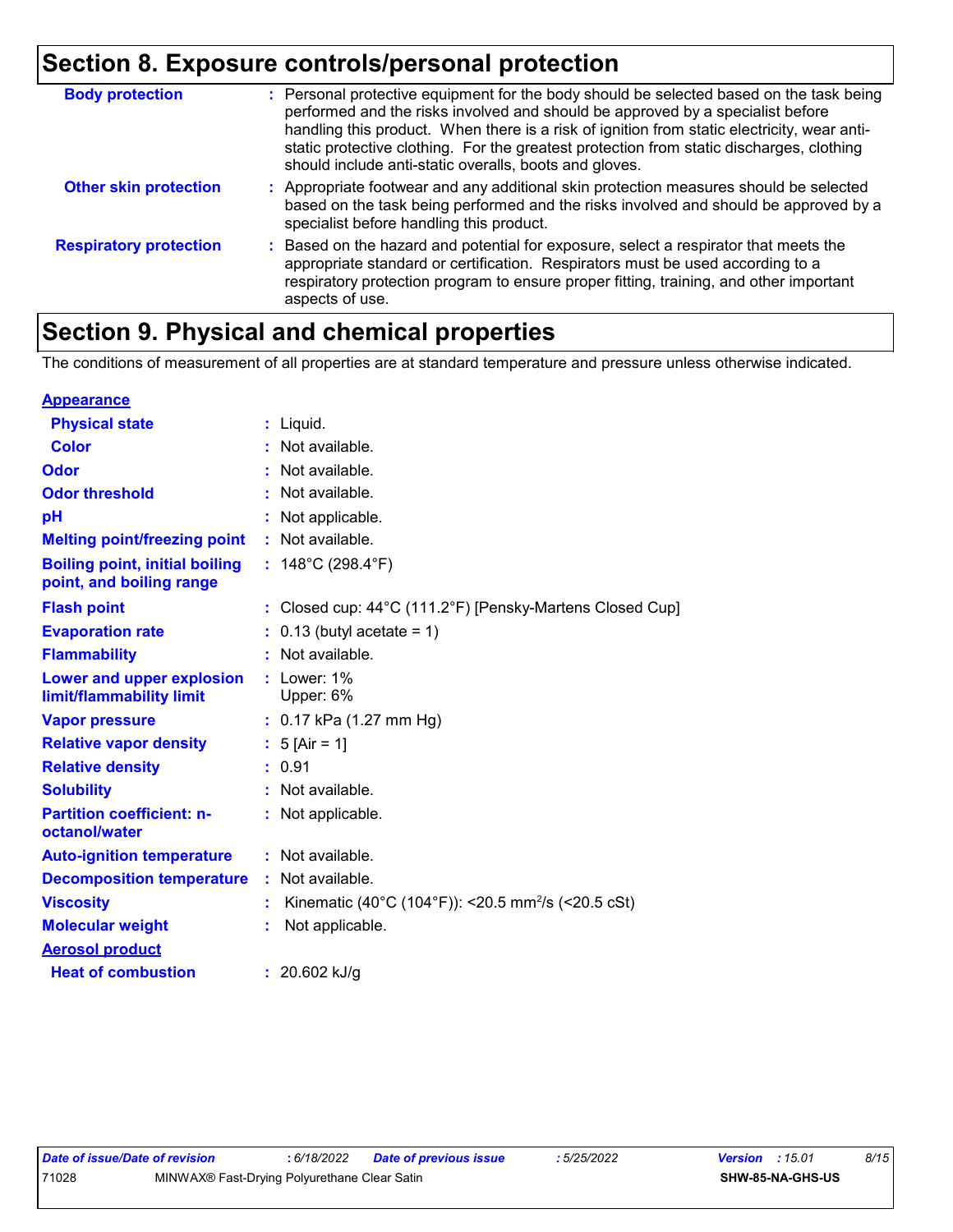# **Section 10. Stability and reactivity**

| <b>Reactivity</b>                                   | : No specific test data related to reactivity available for this product or its ingredients.                                                                                                                                             |
|-----------------------------------------------------|------------------------------------------------------------------------------------------------------------------------------------------------------------------------------------------------------------------------------------------|
| <b>Chemical stability</b>                           | : The product is stable.                                                                                                                                                                                                                 |
| <b>Possibility of hazardous</b><br><b>reactions</b> | : Under normal conditions of storage and use, hazardous reactions will not occur.                                                                                                                                                        |
| <b>Conditions to avoid</b>                          | Avoid all possible sources of ignition (spark or flame). Do not pressurize, cut, weld,<br>braze, solder, drill, grind or expose containers to heat or sources of ignition. Do not<br>allow vapor to accumulate in low or confined areas. |
| <b>Incompatible materials</b>                       | $\therefore$ Reactive or incompatible with the following materials:<br>oxidizing materials                                                                                                                                               |
| <b>Hazardous decomposition</b><br>products          | : Under normal conditions of storage and use, hazardous decomposition products should<br>not be produced.                                                                                                                                |

### **Section 11. Toxicological information**

#### **Information on toxicological effects**

**Acute toxicity**

| <b>Product/ingredient name</b> | <b>Result</b>                     | <b>Species</b> | <b>Dose</b>                | <b>Exposure</b> |
|--------------------------------|-----------------------------------|----------------|----------------------------|-----------------|
| Zirconium 2-Ethylhexanoate     | <b>ILD50 Dermal</b><br>ILD50 Oral | Rabbit<br>Rat  | $>5$ g/kg<br>$\geq 5$ g/kg |                 |
| Methyl Ethyl Ketoxime          | ILD50 Oral                        | Rat            | $930$ mg/kg                |                 |

#### **Irritation/Corrosion**

| <b>Product/ingredient name</b> | Result                 | <b>Species</b> | <b>Score</b> | <b>Exposure</b> | <b>Observation</b> |
|--------------------------------|------------------------|----------------|--------------|-----------------|--------------------|
| Methyl Ethyl Ketoxime          | Eyes - Severe irritant | Rabbit         |              | 100 uL          |                    |

#### **Sensitization**

Not available.

#### **Mutagenicity**

Not available.

#### **Carcinogenicity**

Not available.

#### **Classification**

| <b>Product/ingredient name</b>   | $ $ OSHA | <b>IARC</b> | <b>NTP</b> |
|----------------------------------|----------|-------------|------------|
| Amorphous Precipitated<br>Silica |          |             |            |

#### **Reproductive toxicity**

Not available.

#### **Teratogenicity**

Not available.

#### **Specific target organ toxicity (single exposure)**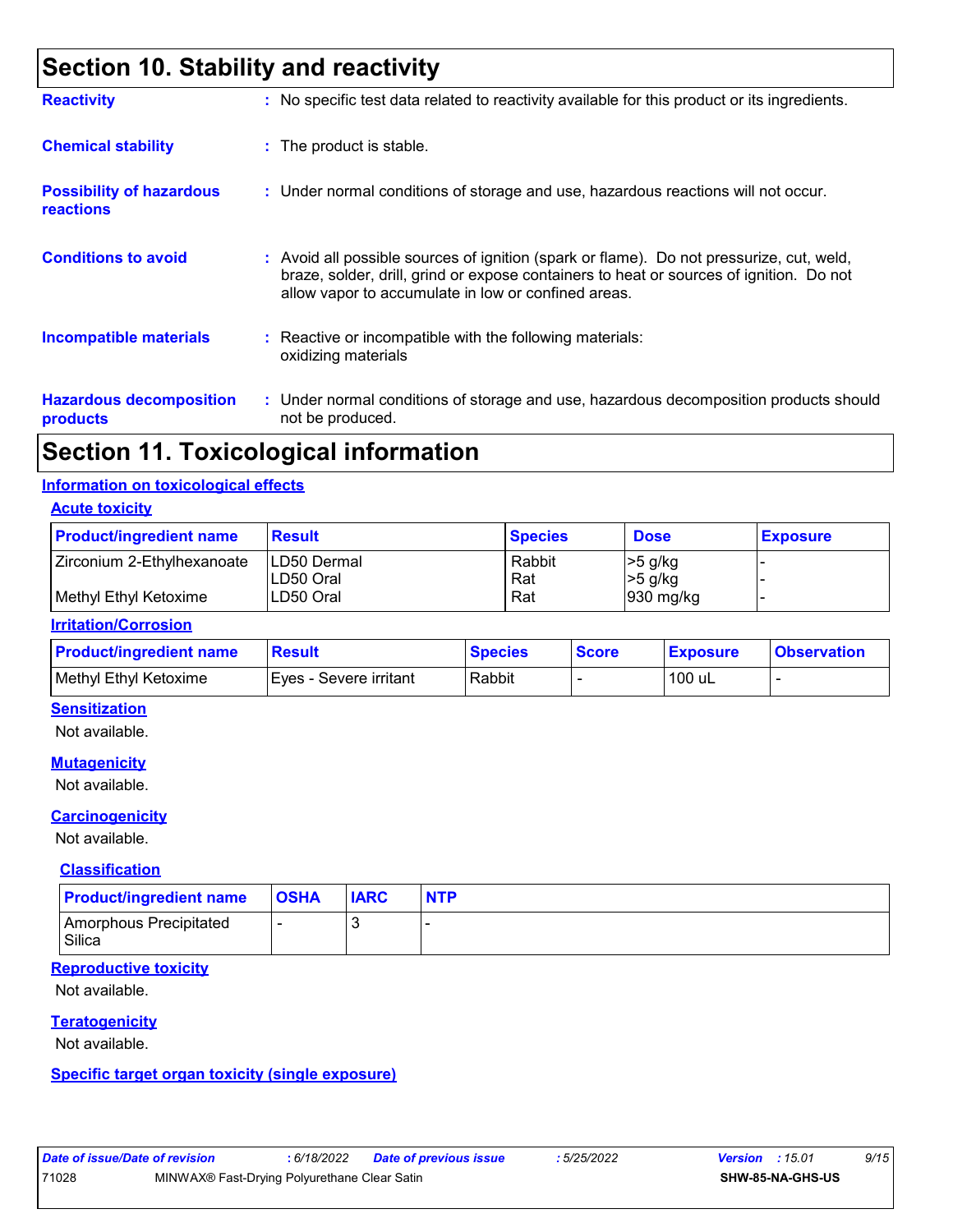# **Section 11. Toxicological information**

| <b>Name</b>                        | <b>Category</b> | <b>Route of</b><br>exposure | <b>Target organs</b>                            |
|------------------------------------|-----------------|-----------------------------|-------------------------------------------------|
| Med. Aliphatic Hydrocarbon Solvent | Category 3      |                             | <b>Respiratory tract</b><br><b>l</b> irritation |
|                                    | Category 3      |                             | l Narcotic effects                              |
| Light Aliphatic Hydrocarbon        | Category 3      |                             | <b>Respiratory tract</b><br><b>lirritation</b>  |
|                                    | Category 3      |                             | l Narcotic effects                              |
| Methyl Ethyl Ketoxime              | Category 1      |                             | upper respiratory<br>l tract                    |
|                                    | Category 3      |                             | l Narcotic effects                              |

#### **Specific target organ toxicity (repeated exposure)**

| <b>Name</b>                        | <b>Category</b> | <b>Route of</b><br>exposure | <b>Target organs</b> |
|------------------------------------|-----------------|-----------------------------|----------------------|
| Med. Aliphatic Hydrocarbon Solvent | Category 1      |                             |                      |
| Light Aliphatic Hydrocarbon        | Category 2      |                             |                      |
| Methyl Ethyl Ketoxime              | Category 2      |                             | I blood svstem.      |

#### **Aspiration hazard**

| <b>Name</b>                        | ⊺Result                               |
|------------------------------------|---------------------------------------|
| Med. Aliphatic Hydrocarbon Solvent | <b>ASPIRATION HAZARD - Category 1</b> |
| Light Aliphatic Hydrocarbon        | <b>ASPIRATION HAZARD - Category 1</b> |

#### **Information on the likely :** Not available. **routes of exposure**

#### **Potential acute health effects**

| <b>Eye contact</b>  | : No known significant effects or critical hazards.                                                                                                                                                                                                                     |
|---------------------|-------------------------------------------------------------------------------------------------------------------------------------------------------------------------------------------------------------------------------------------------------------------------|
| <b>Inhalation</b>   | : Can cause central nervous system (CNS) depression. May cause drowsiness or<br>dizziness. May cause respiratory irritation.                                                                                                                                            |
| <b>Skin contact</b> | : May cause an allergic skin reaction.                                                                                                                                                                                                                                  |
| <b>Ingestion</b>    | : Can cause central nervous system (CNS) depression. May be fatal if swallowed and<br>enters airways.                                                                                                                                                                   |
|                     | <b>Symptoms related to the physical, chemical and toxicological characteristics</b>                                                                                                                                                                                     |
| <b>Eye contact</b>  | : No specific data.                                                                                                                                                                                                                                                     |
| <b>Inhalation</b>   | : Adverse symptoms may include the following:<br>respiratory tract irritation<br>coughing<br>nausea or vomiting<br>headache<br>drowsiness/fatigue<br>dizziness/vertigo<br>unconsciousness<br>reduced fetal weight<br>increase in fetal deaths<br>skeletal malformations |
| <b>Skin contact</b> | : Adverse symptoms may include the following:<br>irritation<br>redness<br>reduced fetal weight<br>increase in fetal deaths<br>skeletal malformations                                                                                                                    |

| Date of issue/Date of revision |                                              | : 6/18/2022 | <b>Date of previous issue</b> | : 5/25/2022 | <b>Version</b> : 15.01 |                         | 10/15 |
|--------------------------------|----------------------------------------------|-------------|-------------------------------|-------------|------------------------|-------------------------|-------|
| 71028                          | MINWAX® Fast-Drying Polyurethane Clear Satin |             |                               |             |                        | <b>SHW-85-NA-GHS-US</b> |       |
|                                |                                              |             |                               |             |                        |                         |       |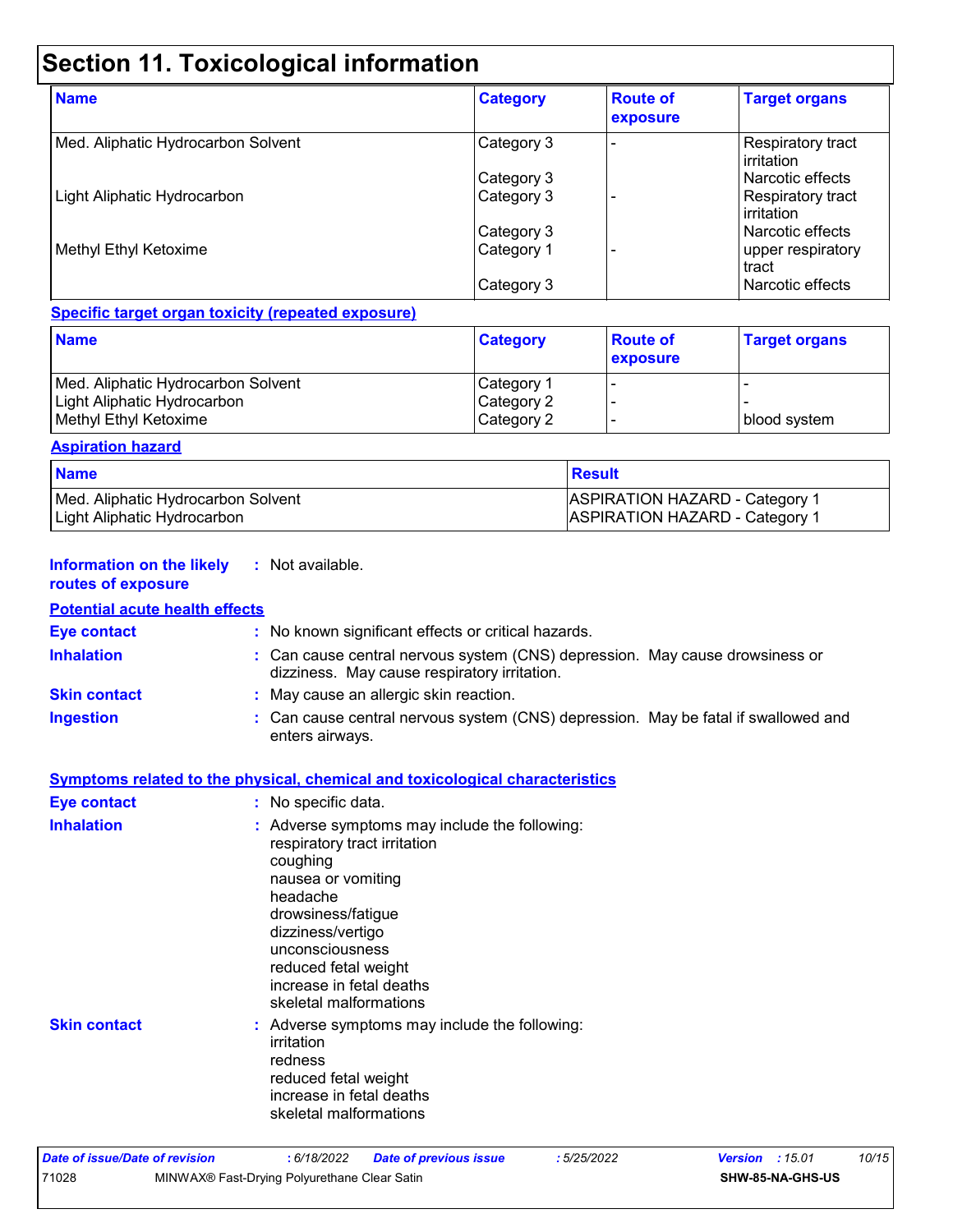# **Section 11. Toxicological information**

| <b>Ingestion</b>                             | : Adverse symptoms may include the following:<br>nausea or vomiting<br>reduced fetal weight<br>increase in fetal deaths<br>skeletal malformations                        |
|----------------------------------------------|--------------------------------------------------------------------------------------------------------------------------------------------------------------------------|
|                                              | Delayed and immediate effects and also chronic effects from short and long term exposure                                                                                 |
| <b>Short term exposure</b>                   |                                                                                                                                                                          |
| <b>Potential immediate</b><br>effects        | : Not available.                                                                                                                                                         |
| <b>Potential delayed effects</b>             | : Not available.                                                                                                                                                         |
| <b>Long term exposure</b>                    |                                                                                                                                                                          |
| <b>Potential immediate</b><br><b>effects</b> | : Not available.                                                                                                                                                         |
| <b>Potential delayed effects</b>             | : Not available.                                                                                                                                                         |
| <b>Potential chronic health effects</b>      |                                                                                                                                                                          |
| Not available.                               |                                                                                                                                                                          |
| <b>General</b>                               | : Causes damage to organs through prolonged or repeated exposure. Once sensitized, a<br>severe allergic reaction may occur when subsequently exposed to very low levels. |
| <b>Carcinogenicity</b>                       | : No known significant effects or critical hazards.                                                                                                                      |
| <b>Mutagenicity</b>                          | : No known significant effects or critical hazards.                                                                                                                      |
| <b>Teratogenicity</b>                        | : Suspected of damaging the unborn child.                                                                                                                                |
| <b>Developmental effects</b>                 | : No known significant effects or critical hazards.                                                                                                                      |
| <b>Fertility effects</b>                     | : No known significant effects or critical hazards.                                                                                                                      |
|                                              |                                                                                                                                                                          |

**Numerical measures of toxicity Acute toxicity estimates**

Not available.

# **Section 12. Ecological information**

#### **Toxicity**

| <b>Product/ingredient name</b> | <b>Result</b>                      | <b>Species</b>                    | <b>Exposure</b> |
|--------------------------------|------------------------------------|-----------------------------------|-----------------|
| Light Aliphatic Hydrocarbon    | Acute LC50 2200 µg/l Fresh water   | Fish - Lepomis macrochirus        | 4 davs          |
| Methyl Ethyl Ketoxime          | Acute LC50 843000 µg/l Fresh water | <b>Fish - Pimephales promelas</b> | 196 hours       |

#### **Persistence and degradability**

Not available.

#### **Bioaccumulative potential**

| <b>Product/ingredient name</b> | <b>LogP</b> <sub>ow</sub> | <b>BCF</b>  | <b>Potential</b> |
|--------------------------------|---------------------------|-------------|------------------|
| Zirconium 2-Ethylhexanoate     |                           | 2.96        | low              |
| Methyl Ethyl Ketoxime          |                           | 12.5 to 5.8 | low              |

#### **Mobility in soil**

| Date of issue/Date of revision |                                              | : 6/18/2022 | <b>Date of previous issue</b> | : 5/25/2022 | <b>Version</b> : 15.01 |                         | 11/15 |
|--------------------------------|----------------------------------------------|-------------|-------------------------------|-------------|------------------------|-------------------------|-------|
| 71028                          | MINWAX® Fast-Drying Polyurethane Clear Satin |             |                               |             |                        | <b>SHW-85-NA-GHS-US</b> |       |
|                                |                                              |             |                               |             |                        |                         |       |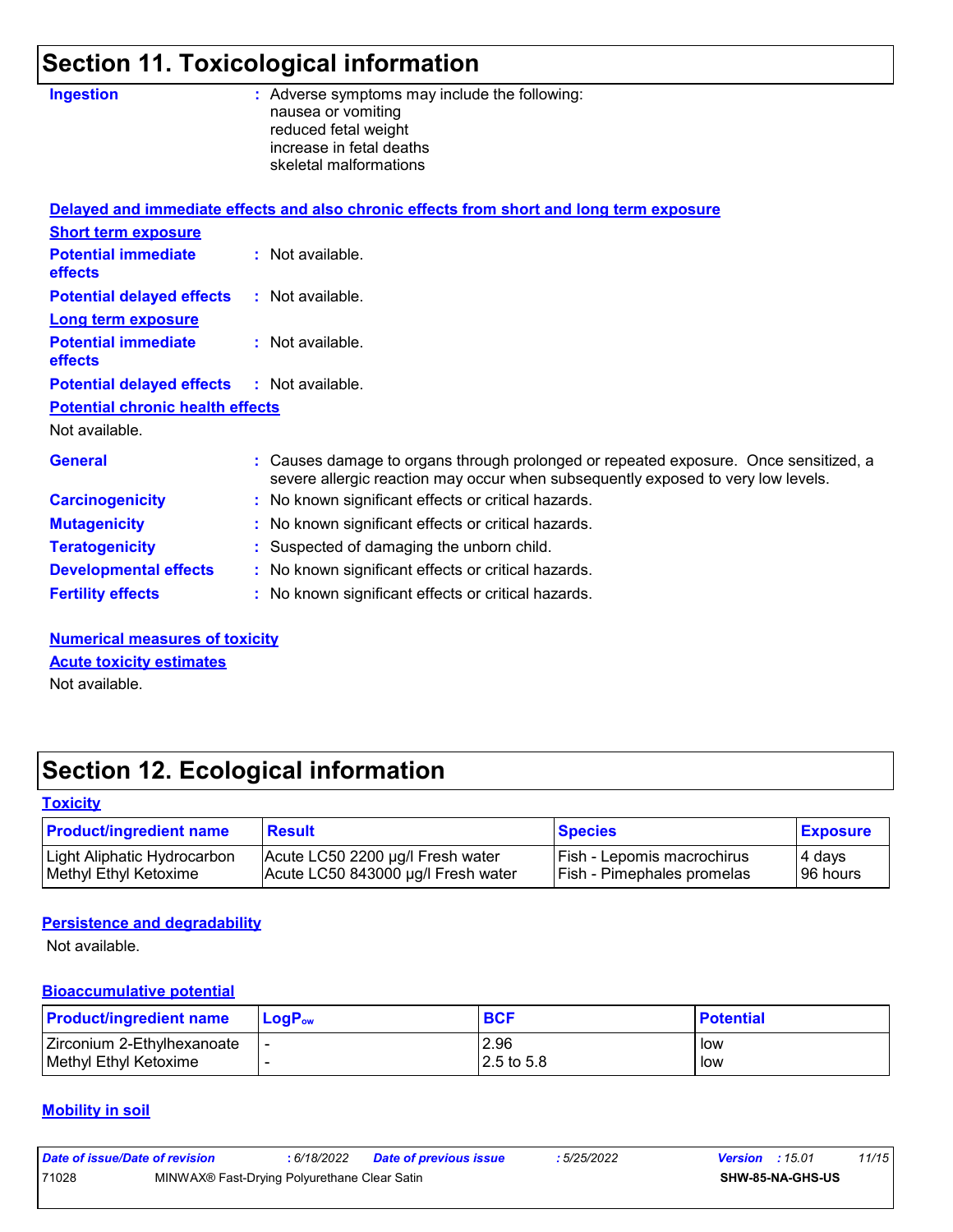### **Section 12. Ecological information**

**Soil/water partition coefficient (KOC)**

**:** Not available.

**Other adverse effects :** No known significant effects or critical hazards.

### **Section 13. Disposal considerations**

The generation of waste should be avoided or minimized wherever possible. Disposal of this product, solutions and any by-products should at all times comply with the requirements of environmental protection and waste disposal legislation and any regional local authority requirements. Dispose of surplus and non-recyclable products via a licensed waste disposal contractor. Waste should not be disposed of untreated to the sewer unless fully compliant with the requirements of all authorities with jurisdiction. Waste packaging should be recycled. Incineration or landfill should only be considered when recycling is not feasible. This material and its container must be disposed of in a safe way. Care should be taken when handling emptied containers that have not been cleaned or rinsed out. Empty containers or liners may retain some product residues. Vapor from product residues may create a highly flammable or explosive atmosphere inside the container. Do not cut, weld or grind used containers unless they have been cleaned thoroughly internally. Avoid dispersal of spilled material and runoff and contact with soil, waterways, drains and sewers. **Disposal methods :**

### **Section 14. Transport information**

|                                         | <b>DOT</b><br><b>Classification</b>                                                                                                                                   | <b>TDG</b><br><b>Classification</b>                                                                                                                 | <b>Mexico</b><br><b>Classification</b> | <b>IATA</b>                                                                                                                   | <b>IMDG</b>                                                                                                                                                    |
|-----------------------------------------|-----------------------------------------------------------------------------------------------------------------------------------------------------------------------|-----------------------------------------------------------------------------------------------------------------------------------------------------|----------------------------------------|-------------------------------------------------------------------------------------------------------------------------------|----------------------------------------------------------------------------------------------------------------------------------------------------------------|
| <b>UN number</b>                        | <b>UN1263</b>                                                                                                                                                         | <b>UN1263</b>                                                                                                                                       | <b>UN1263</b>                          | <b>UN1263</b>                                                                                                                 | <b>UN1263</b>                                                                                                                                                  |
| <b>UN proper</b><br>shipping name       | <b>PAINT</b>                                                                                                                                                          | <b>PAINT</b>                                                                                                                                        | <b>PAINT</b>                           | <b>PAINT</b>                                                                                                                  | PAINT. Marine<br>pollutant (Med.<br>Aliphatic<br>Hydrocarbon<br>Solvent, Light<br>Aliphatic<br>Hydrocarbon)                                                    |
| <b>Transport</b>                        | 3                                                                                                                                                                     | 3                                                                                                                                                   | 3                                      | 3                                                                                                                             | 3                                                                                                                                                              |
| hazard class(es)                        |                                                                                                                                                                       |                                                                                                                                                     |                                        |                                                                                                                               |                                                                                                                                                                |
| <b>Packing group</b>                    | $\mathbf{III}$                                                                                                                                                        | III                                                                                                                                                 | $\ensuremath{\mathsf{III}}\xspace$     | III                                                                                                                           | III                                                                                                                                                            |
| <b>Environmental</b><br>hazards         | No.                                                                                                                                                                   | No.                                                                                                                                                 | No.                                    | Yes. The<br>environmentally<br>hazardous<br>substance mark<br>is not required.                                                | Yes.                                                                                                                                                           |
| <b>Additional</b><br><b>information</b> | This product may<br>be re-classified as<br>"Combustible<br>Liquid," unless<br>transported by<br>vessel or aircraft.<br>Non-bulk<br>packages (less<br>than or equal to | Product classified<br>as per the<br>following sections<br>of the<br>Transportation of<br>Dangerous Goods<br>Regulations:<br>2.18-2.19 (Class<br>3). |                                        | The<br>environmentally<br>hazardous<br>substance mark<br>may appear if<br>required by other<br>transportation<br>regulations. | The marine<br>pollutant mark is<br>not required when<br>transported in<br>sizes of $\leq$ 5 L or $\leq$ 5<br>kg.<br><b>Emergency</b><br>schedules F-E, S-<br>E |
| <b>Date of issue/Date of revision</b>   | : 6/18/2022                                                                                                                                                           | <b>Date of previous issue</b>                                                                                                                       | :5/25/2022                             |                                                                                                                               | <b>Version</b> : 15.01<br>12/15                                                                                                                                |
| 71028                                   | MINWAX® Fast-Drying Polyurethane Clear Satin                                                                                                                          |                                                                                                                                                     |                                        |                                                                                                                               | SHW-85-NA-GHS-US                                                                                                                                               |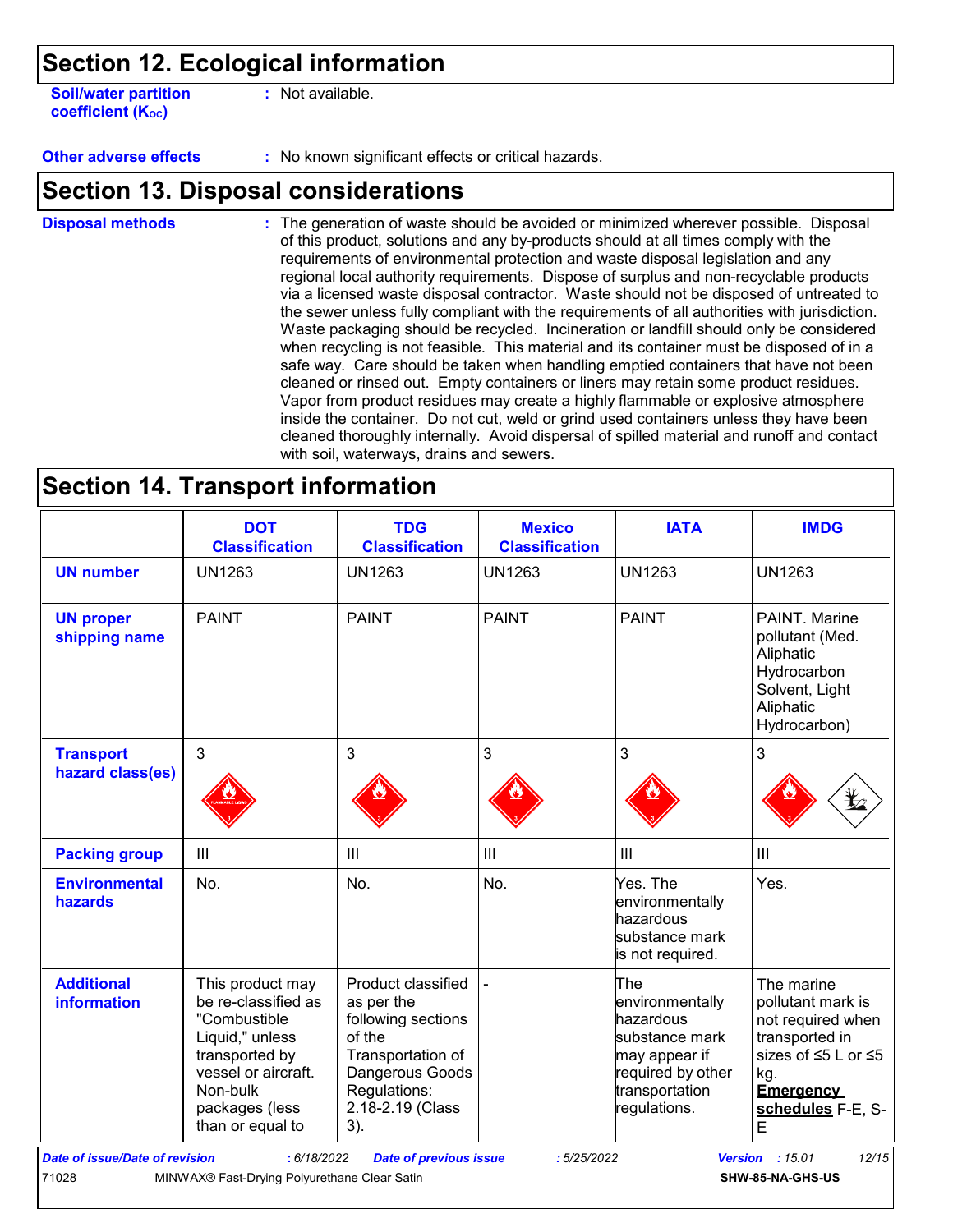|                                                                 | <b>Section 14. Transport information</b>                                                 |                                                                                                                                                                                                                                                                                                                                                                                                                                                                                                                                                                                                                                                                                     |                |  |
|-----------------------------------------------------------------|------------------------------------------------------------------------------------------|-------------------------------------------------------------------------------------------------------------------------------------------------------------------------------------------------------------------------------------------------------------------------------------------------------------------------------------------------------------------------------------------------------------------------------------------------------------------------------------------------------------------------------------------------------------------------------------------------------------------------------------------------------------------------------------|----------------|--|
|                                                                 | 119 gal) of<br>combustible<br>liquids are not<br>regulated as<br>hazardous<br>materials. |                                                                                                                                                                                                                                                                                                                                                                                                                                                                                                                                                                                                                                                                                     |                |  |
|                                                                 | <b>ERG No.</b>                                                                           | <b>ERG No.</b>                                                                                                                                                                                                                                                                                                                                                                                                                                                                                                                                                                                                                                                                      | <b>ERG No.</b> |  |
|                                                                 | 128                                                                                      | 128                                                                                                                                                                                                                                                                                                                                                                                                                                                                                                                                                                                                                                                                                 | 128            |  |
|                                                                 |                                                                                          |                                                                                                                                                                                                                                                                                                                                                                                                                                                                                                                                                                                                                                                                                     |                |  |
|                                                                 |                                                                                          |                                                                                                                                                                                                                                                                                                                                                                                                                                                                                                                                                                                                                                                                                     |                |  |
|                                                                 |                                                                                          |                                                                                                                                                                                                                                                                                                                                                                                                                                                                                                                                                                                                                                                                                     |                |  |
|                                                                 |                                                                                          |                                                                                                                                                                                                                                                                                                                                                                                                                                                                                                                                                                                                                                                                                     |                |  |
|                                                                 |                                                                                          |                                                                                                                                                                                                                                                                                                                                                                                                                                                                                                                                                                                                                                                                                     |                |  |
|                                                                 |                                                                                          |                                                                                                                                                                                                                                                                                                                                                                                                                                                                                                                                                                                                                                                                                     |                |  |
| <b>Special precautions for user :</b>                           |                                                                                          | Multi-modal shipping descriptions are provided for informational purposes and do not<br>consider container sizes. The presence of a shipping description for a particular<br>mode of transport (sea, air, etc.), does not indicate that the product is packaged<br>suitably for that mode of transport. All packaging must be reviewed for suitability<br>prior to shipment, and compliance with the applicable regulations is the sole<br>responsibility of the person offering the product for transport. People loading and<br>unloading dangerous goods must be trained on all of the risks deriving from the<br>substances and on all actions in case of emergency situations. |                |  |
| <b>Transport in bulk according</b><br>to <b>IMO</b> instruments | : Not available.                                                                         |                                                                                                                                                                                                                                                                                                                                                                                                                                                                                                                                                                                                                                                                                     |                |  |

#### **Proper shipping name :**

: Not available.

### **Section 15. Regulatory information**

#### **SARA 313**

SARA 313 (40 CFR 372.45) supplier notification can be found on the Environmental Data Sheet.

#### **California Prop. 65**

WARNING: This product contains chemicals known to the State of California to cause cancer and birth defects or other reproductive harm.

#### **International regulations**

| <b>International lists</b> | <b>Australia inventory (AIIC): Not determined.</b>           |
|----------------------------|--------------------------------------------------------------|
|                            | China inventory (IECSC): Not determined.                     |
|                            | Japan inventory (CSCL): Not determined.                      |
|                            | Japan inventory (ISHL): Not determined.                      |
|                            | Korea inventory (KECI): Not determined.                      |
|                            | New Zealand Inventory of Chemicals (NZIoC): Not determined.  |
|                            | Philippines inventory (PICCS): Not determined.               |
|                            | Taiwan Chemical Substances Inventory (TCSI): Not determined. |
|                            | Thailand inventory: Not determined.                          |
|                            | Turkey inventory: Not determined.                            |
|                            | Vietnam inventory: Not determined.                           |

# **Section 16. Other information**



71028 MINWAX® Fast-Drying Polyurethane Clear Satin **SHW-85-NA-GHS-US**